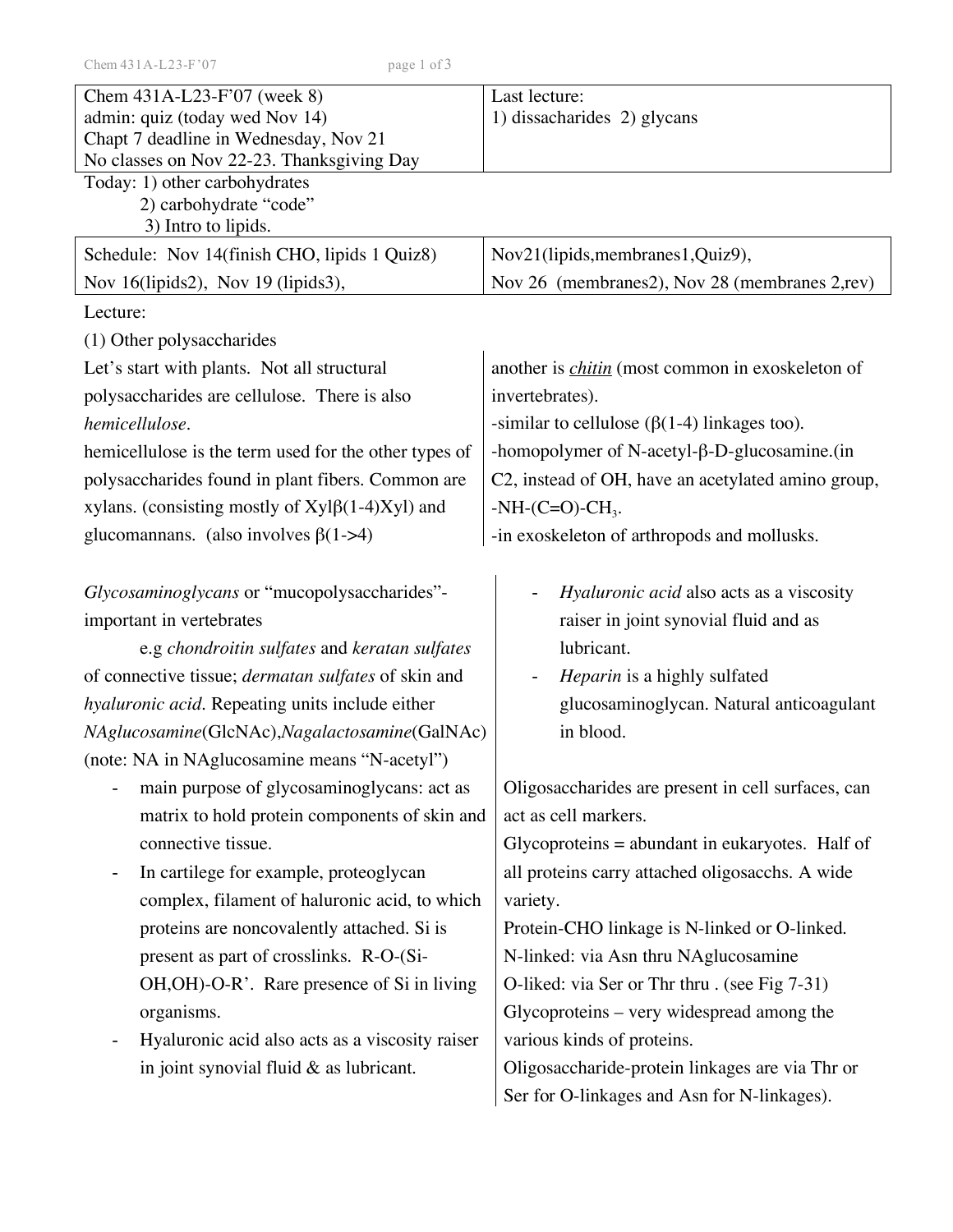| Carbohydrate "code".<br>Lectins $=$ proteins that bind to and recognize sugars<br>(highly specific, cell-cell recognition)<br>Example: Blood Types<br>Blood group type antigens:<br>Person   makes Ab   Can receive   Can donate<br>Has<br>from<br>VS:<br>to<br>$\bf{B}$<br>O, A<br>A, AB<br>A<br>O, A, B, AB<br>AB<br>AB<br>none<br>B, AB<br>O, A<br>B<br>A<br>A,B<br>A, B, AB, O<br>$\Omega$<br>$\Omega$ | Lipids: introduction.<br>1) Intro: lipids are the last of the classes of<br>biomolecs we'll cover in biochem. they are<br>nonpolar molecules (oily), are essential components<br>of biomembranes, are<br>-fats<br>-fatty acids exist in great abundance not in free<br>form but in complexed form |
|------------------------------------------------------------------------------------------------------------------------------------------------------------------------------------------------------------------------------------------------------------------------------------------------------------------------------------------------------------------------------------------------------------|---------------------------------------------------------------------------------------------------------------------------------------------------------------------------------------------------------------------------------------------------------------------------------------------------|
| -composed of carboxyl group (C1), even number of<br>$C's$ (usually)<br>-saturated and unsaturated (mono, poly). double<br>bonds are typically cis.<br>- palmitic acid (16:0), octahexanoic acid<br>$\wedge\wedge\wedge\wedge\wedge\wedge\wedge\vee^{\mathrm{co}_{\bar{2}}}$<br>-highly reduced, has lots of energy stored for<br>oxidation.<br>-nonpolar character<br>-unbranched hydrocarbon tail.        | -HC tail is flexible but straight chain is slightly<br>favored.<br>palmitoleic acid: $(16:1^9)$ or $(16:1(9))$ or $(16:1\Delta-9)$ .<br>-monounsaturated fa with double bond between C9<br>& C10.<br>-cis configuration causes a "kink" and bend with<br>struc consequences.                      |

## kinds of fa's (list) \*\*\*

| Common name | Systematic name                | Abbrev.               | Structure                  | melting point |               |
|-------------|--------------------------------|-----------------------|----------------------------|---------------|---------------|
| Lauric      | n-dodecanoic acid              | 12:0                  | $CH3(CH2)10COOH$           | 44.2          |               |
| Myristic    | n-tetradecanoic a.             | 14:0                  | $CH3(CH2)12COOH$           | 53.9          |               |
| Palmitic    | n-hexadecanoic                 | 16:0                  | $CH3(CH2)14COOH$           | 63.1          |               |
| Stearic     | n-octadecanoic                 | 18:0                  | $CH3(CH2)16COOH$           | 69.6          |               |
| Arachidic   | n-eicosanoic                   | 20:0                  | $CH3(CH2)18COOH$           | 76.5          |               |
| Palmitoleic | cis-9-hexadecenoic             | $16:1c\Delta9$        | $CH3(CH2)5CH=CH(CH2)7COOH$ |               | $0^{\circ}$ C |
| Oleic       | cis-9-octadecenoic             | $18:1c\Delta9$        | $CH3(CH2)7CH=CH(CH2)7COOH$ |               | 16            |
| Linoleic    | cis, cis-9, 12-octadecadienoic |                       | $18:2c\Delta9,12$          |               | 5             |
| a-Linolenic | all cis-9,12,15                | $18:3x\Delta9,12,15$  |                            |               | $-11$         |
| g-Linolenic | all $cis-6,9,12$               | $18:3x\Delta 6, 9,12$ |                            |               |               |